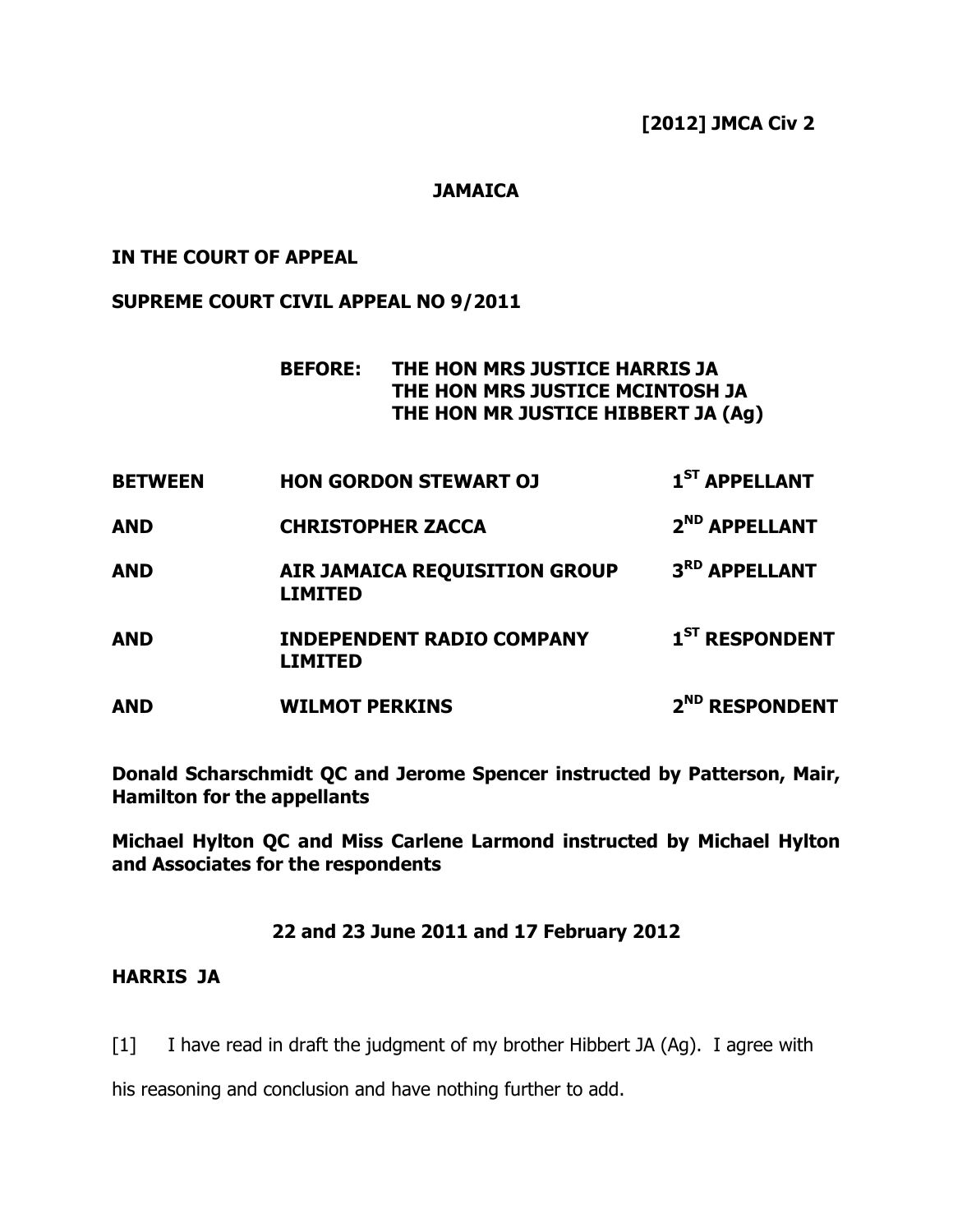### MCINTOSH JA

[2] I too have read the judgment of Hibbert JA (Ag) and agree with his reasoning and conclusion.

### HIBBERT JA (Ag)

[3] The appellants in 2009 filed a claim in the Supreme Court against the respondents and in the amended claim form filed on 24 August 2010, claimed damages for defamation "arising from a number of publications maliciously and falsely made by Wilmot Perkins on the programme Perkins-On-Line broadcast by Independent Radio Company Limited on the radio station Power 106 FM over an extended period, particularly from the year 2004 to 2008 which were defamatory of the claimants personally and in the way of their business".

[4] Paragraph 43(a) of the amended particulars of claim stated:

"The 1<sup>st</sup> Defendant's station broadcast the contents of a parliamentary speech made by a member of the House of Representatives Mr. Andrew Gallimore on the  $28<sup>th</sup>$  June 2005. This presentation assailed the 3<sup>rd</sup> Claimant's management team in an unjustifiable manner. This had occurred while there was a pending case in Miami between Mr. Andrew Gallimore's brother, Miguel Gallimore against Air Jamaica arising from an incident, which occurred when the 3<sup>rd</sup> Claimant was in control of Air Jamaica's management and in which Andrew Gallimore had abused his parliamentary privilege. The  $1<sup>st</sup>$  Defendant's station has been energetic and highly motivated in promoting the contents and sentiments of the speech and promotion of its accusations against the Claimants by repeating them outside of Parliament."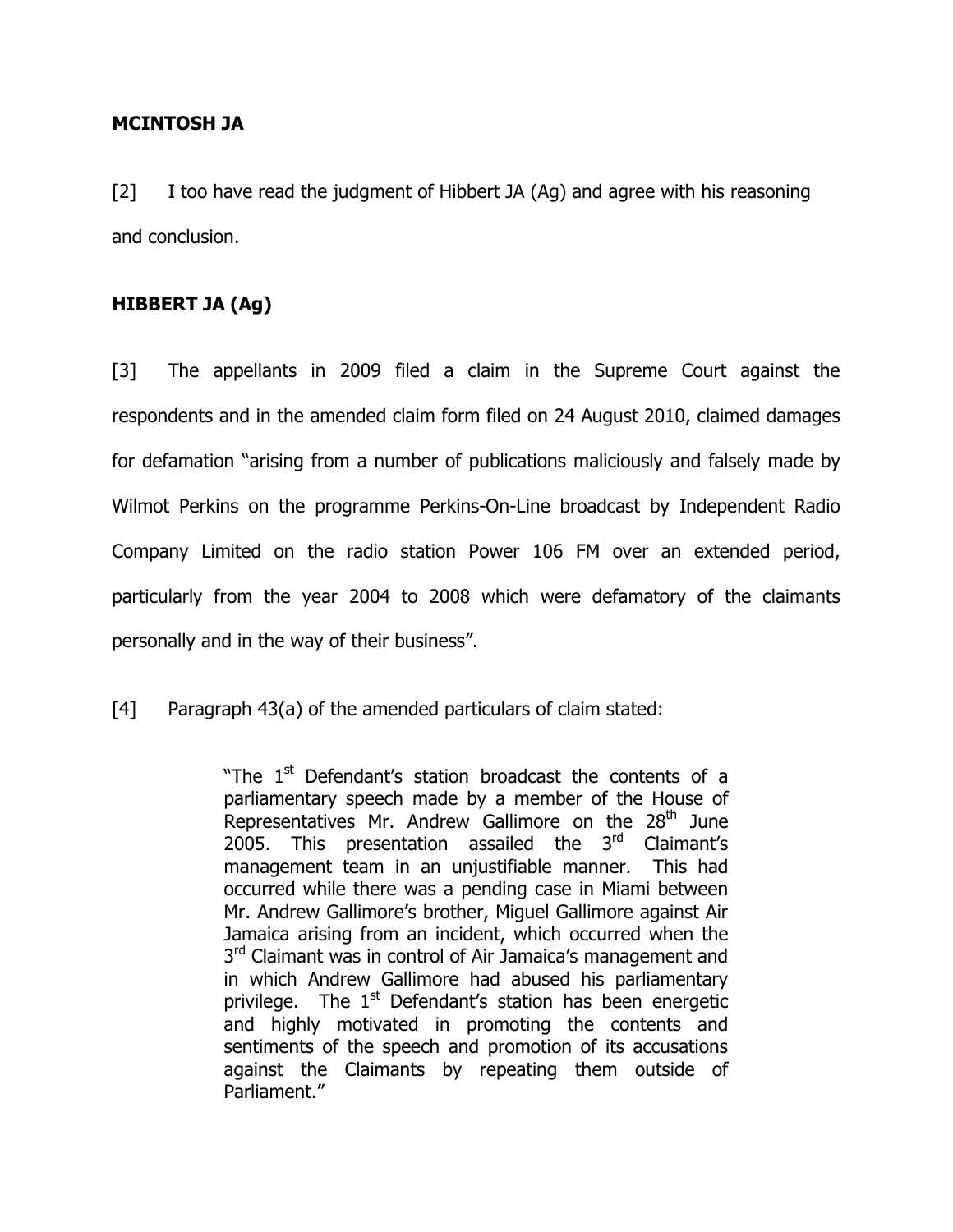[5] On 13 July 2010 the appellants again sued the respondents, claiming among other reliefs the following:

- "1. Damages for libel in respect of the republication of a speech, and or parts thereof, presented in the Houses of Parliament by Andrew Gallimore, M.P. on June 28, 2005."
- [6] Paragraph 20 of the particulars of claim stated:

"On July 29, 2005, the 2<sup>nd</sup> Defendant, while hosting his radio programme ''Perkins On Line' on Power 106, which was aired on the internet as well, falsely and maliciously republished a speech, or parts thereof, presented in the Houses of Parliament on June 28, 2005 by the current State Minister in the Ministry of Labour and Social Security, Andrew Gallimore, M.P. which was defamatory of the Claimants. At the time of the speech, Minister Gallimore was the M.P. for West Rural St. Andrew, the Jamaica Labour Party's parliamentary whip and shadow cabinet secretary."

- [7] On 8 October 2010 the respondents filed an application seeking an order:
	- "1. That the Claim Form and Particulars of Claim dated July 12, 2010 be struck out."

The grounds upon which the application was based were:

- "(a) Rule 26.3(1) (b) of the Civil Procedure Rules, 2002 provides that the court may strike out a statement of case if the statement of case is an abuse of the process of the court.
- (b) The Claimants in these proceedings are advancing the same claim and seeking the same relief that they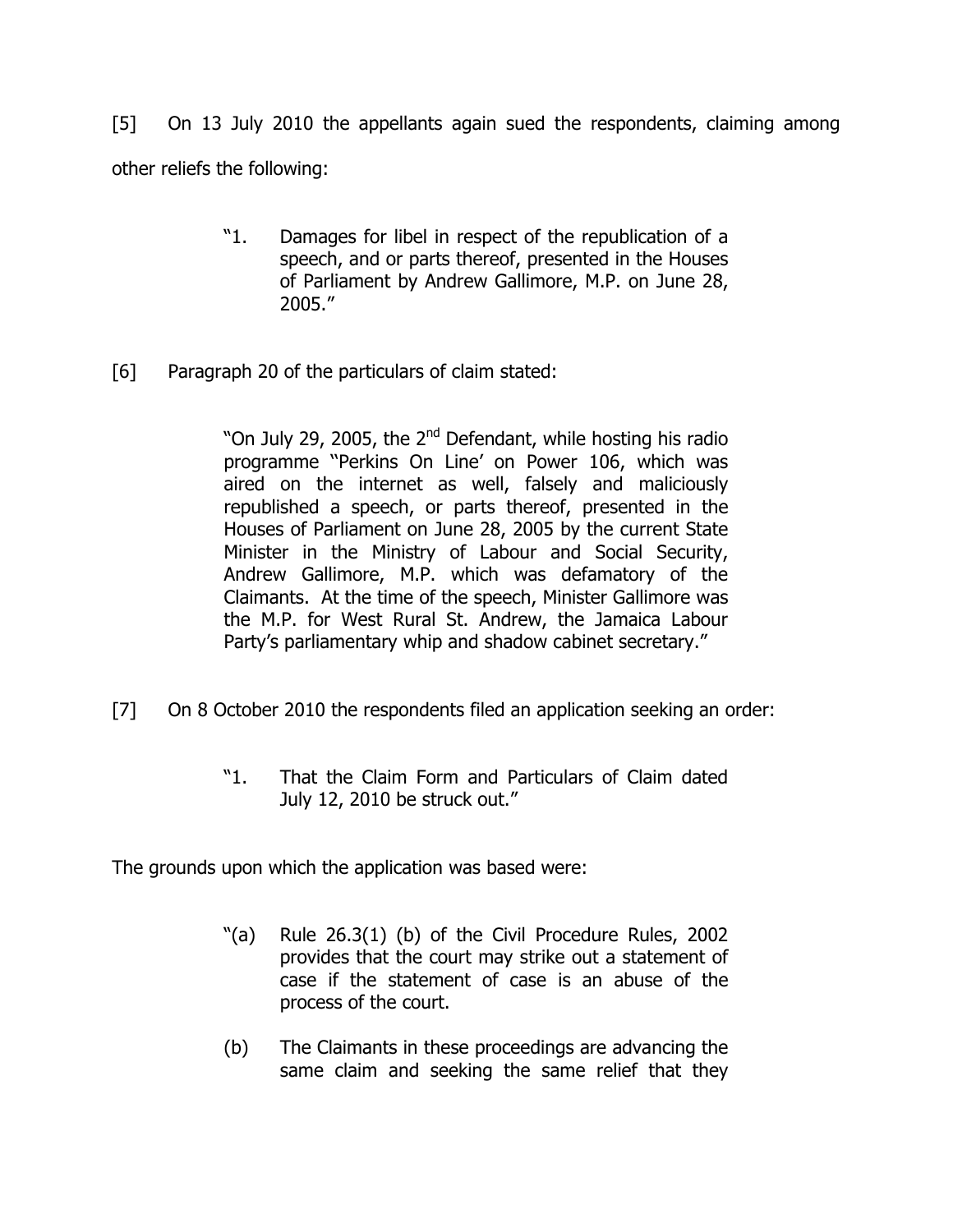advanced and sought against the Defendants in Claim No 2009 HCV 02971 filed on June 9, 2009.

(c) The claim is therefore an abuse of the court's process."

[8] On 13 January 2011 when the application to strike out the claim dated 12 July 2010 and filed on 13 July 2010 came up for hearing before Miss Paulette Williams, J, the appellants took a preliminary objection to the hearing of the respondents' application. The appellants argued that in keeping with the provisions of Part 74 of the Civil Procedure Rules (CPR) the matter must first be referred to mediation. The learned judge rejected the preliminary objection and proceeded to hear the application. At the conclusion of the hearing the learned judge made the following orders:

- "1. The Claim Form and Particulars of Claim dated July 12, 2010 be struck out.
- 2. Costs to the Defendants on the claim to be taxed if not agreed.
- 3. Leave to appeal granted in respect of all orders made."

[9] It is from these decisions that the appellants have appealed. They have relied on the following grounds of appeal:

- "(1) The Learned Judge erred in relying on the overriding objective in circumstances when the situation was dealt with by the clear and unambiguous language of Rule 74.4 of the CPR.
- (2) The Learned Judge erroneously concluded that she had the power to dispense with mediation without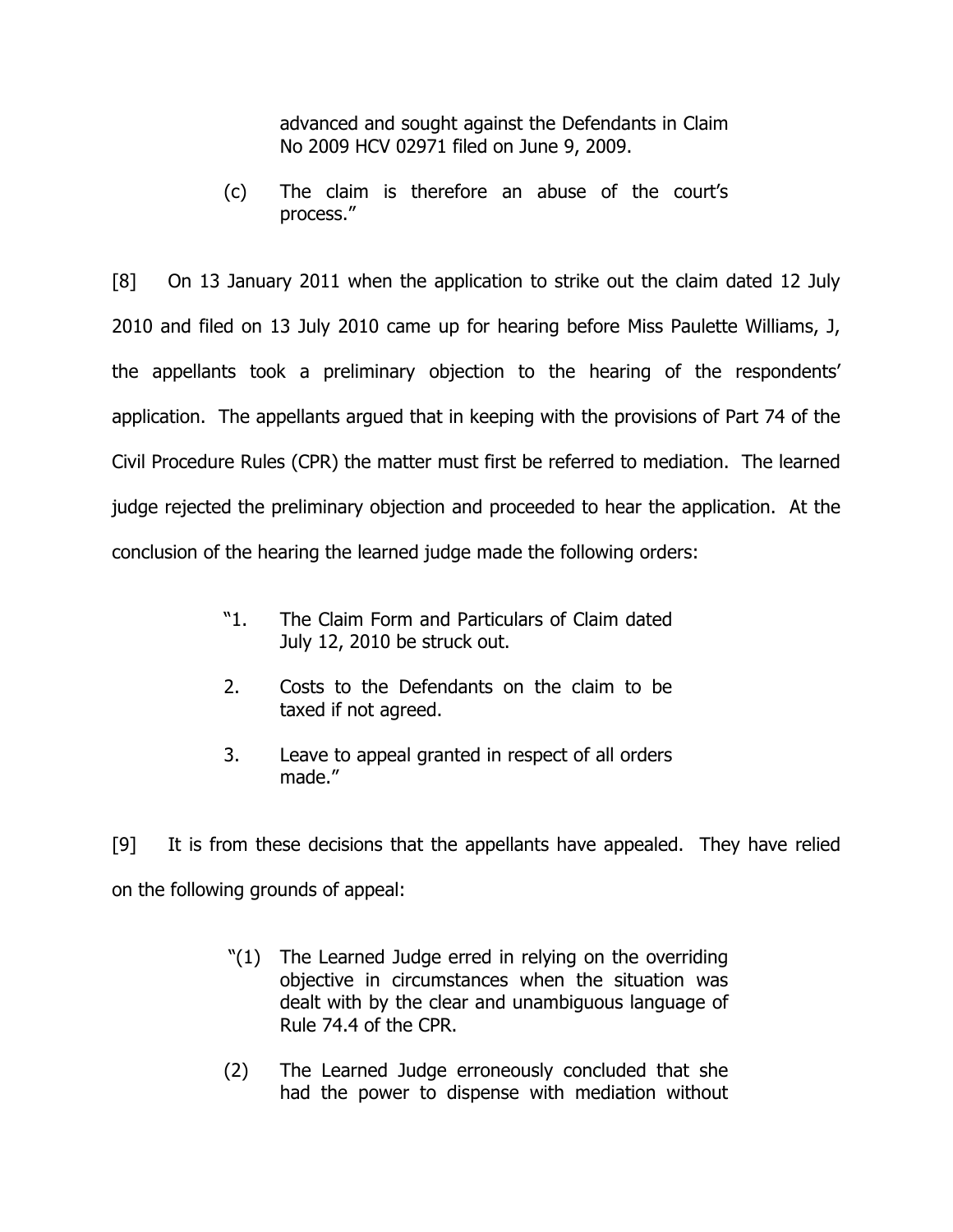following the provisions of Rule 74.4 and Rule 26.1 (8) of the CPR.

- (3) In determining that the overriding objective was applicable, the Learned Judge fell into error in deciding that hearing the application to strike out the claim rather than allowing the matter to proceed to automatic mediation was more in keeping with the overriding objective.
- (4) The Learned Judge wrongly found that Claim No. 2009HCV39721 included a claim for defamation against these Respondents arising out of the republication or repetition of the speech made by Minister Gallimore and therefore the pursuit of the claim below was an abuse of process."

[10] Before this court Mr Spencer submitted that, although rule 1.2 of the CPR provides that, "The court must seek to give effect to the overriding objective when interpreting these rules or exercising any powers under the rules", this cannot be used to defeat the clear and unambiguous provisions of the CPR.

[11] He further submitted that the provisions of rules 74.3(3) which mandate automatic referral to mediation and 74.4 which deals with the circumstances under which mediation may be dispensed with are in clear and unambiguous terms and therefore cannot be defeated by the use of the overriding objective. Consequently, he argued, the learned judge was bound to refer the matter to mediation and could not then embark on the hearing of the application by the respondents to strike out the appellants' statement of case. He finally submitted that the effect of the automatic referral to mediation is to impose a partial stay on court proceedings until and unless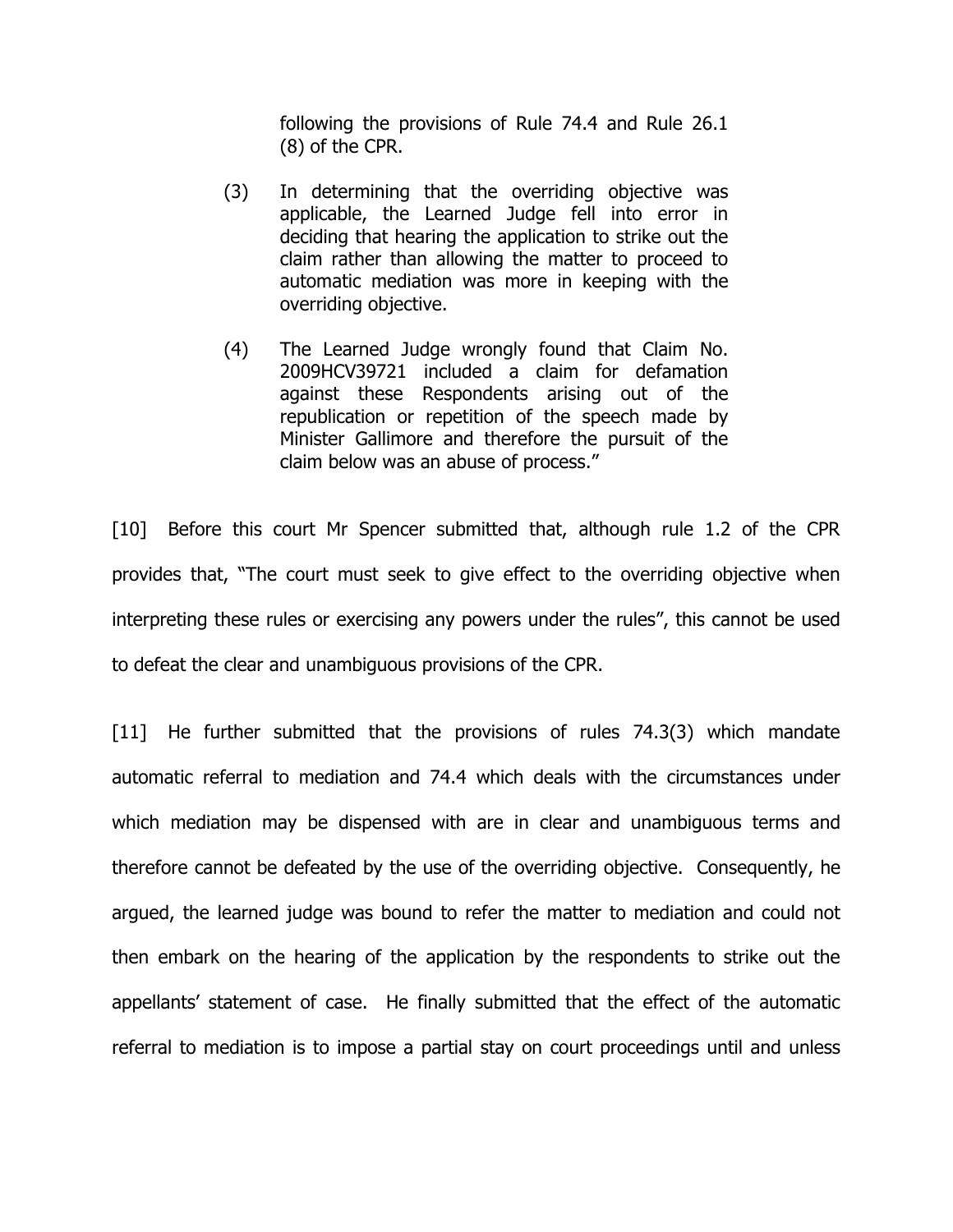mediation had been dispensed with, had not occurred or had failed to broker a settlement.

[12] In support of those submissions, Mr Spencer relied on the judgments in Goodwin v Swindon Borough Council [2001] 4 All ER 64, and Vinos v Marks and **Spencer** [2001] 3 All ER 784.

[13] In reply, Mr Hylton QC submitted that, although the provisions of rule 74.3(3) is couched in mandatory language, an examination of other provisions in rule 74 merely provides for a sequence for all matters to follow to avoid matters "falling between the cracks". He also submitted that the provisions contained in rule 74 are general provisions and, where applicable, the court may depart from the sequence in circumstances that warrant it. He further submitted that it could never have been the intention of the framers of the rules to oust the jurisdiction of the court to jealously guard its process from abuse. Indeed, he submitted, such allegation of abuse ought to be brought to the attention of the court as early as possible so that the court may deal with it expeditiously. He further submitted that rule 26.3(1) which empowers the court to strike out a statement of case, if it is found to be an abuse of the process of the court, contains no restrictions on, or pre-conditions to, the exercise of the court's power under that rule. Accordingly, he submitted, the learned judge was correct in applying the overriding objective and dealing with the application before the mediation process.

#### Analysis

[14] Rule 74.1 of the CPR states: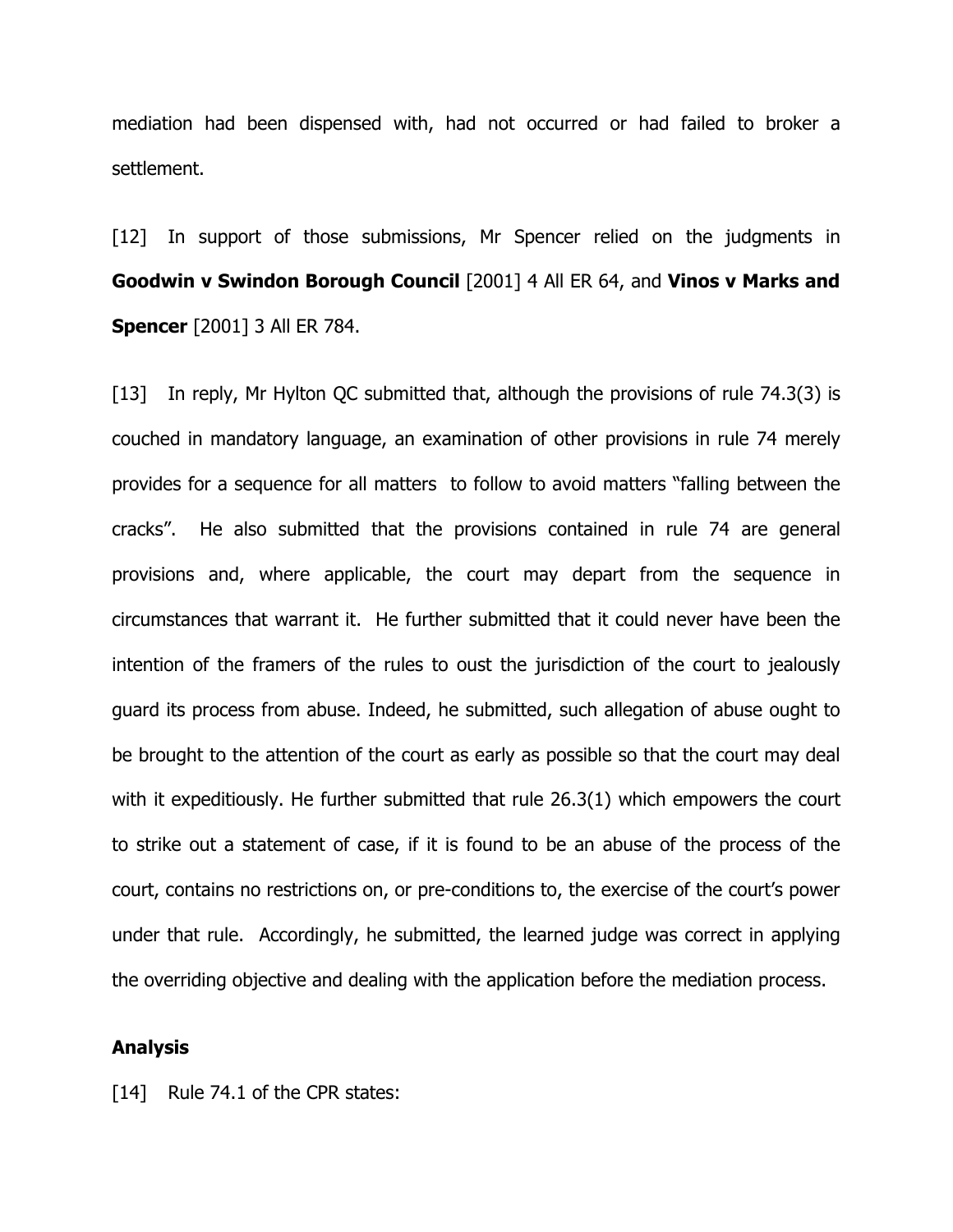"This part establishes automatic referral to mediation in the civil jurisdiction of the court for the following purposes:

- a) improving the pace of litigation;
- b) promoting early and fair resolution of disputes;
- c) reducing the cost of litigation to the parties and the court system;
- d) improving access to justice;
- e) improving user satisfaction with dispute resolution in the justice system; and
- f) maintaining the quality of litigation outcomes.

through a mediation referral agency appointed to carry out the objects of this part."

In furtherance of the stated objective in rule 74.1, rule 74.3(3) states:

"In any proceedings in which a case management conference has not been fixed before September 18, 2006, the matter shall be automatically referred to mediation."

Rule 74.4 empowers the court to postpone or dispense with mediation if it is satisfied that certain stated circumstances exist.

[15] It is quite clear from rule 74.3(3) that the automatic referral to mediation does not require an order from a judge and in fact is done administratively by the registrar of the court. A judge only becomes involved in the referral process if an application is made under rule 74.4. Before Williams J, there was no application to postpone or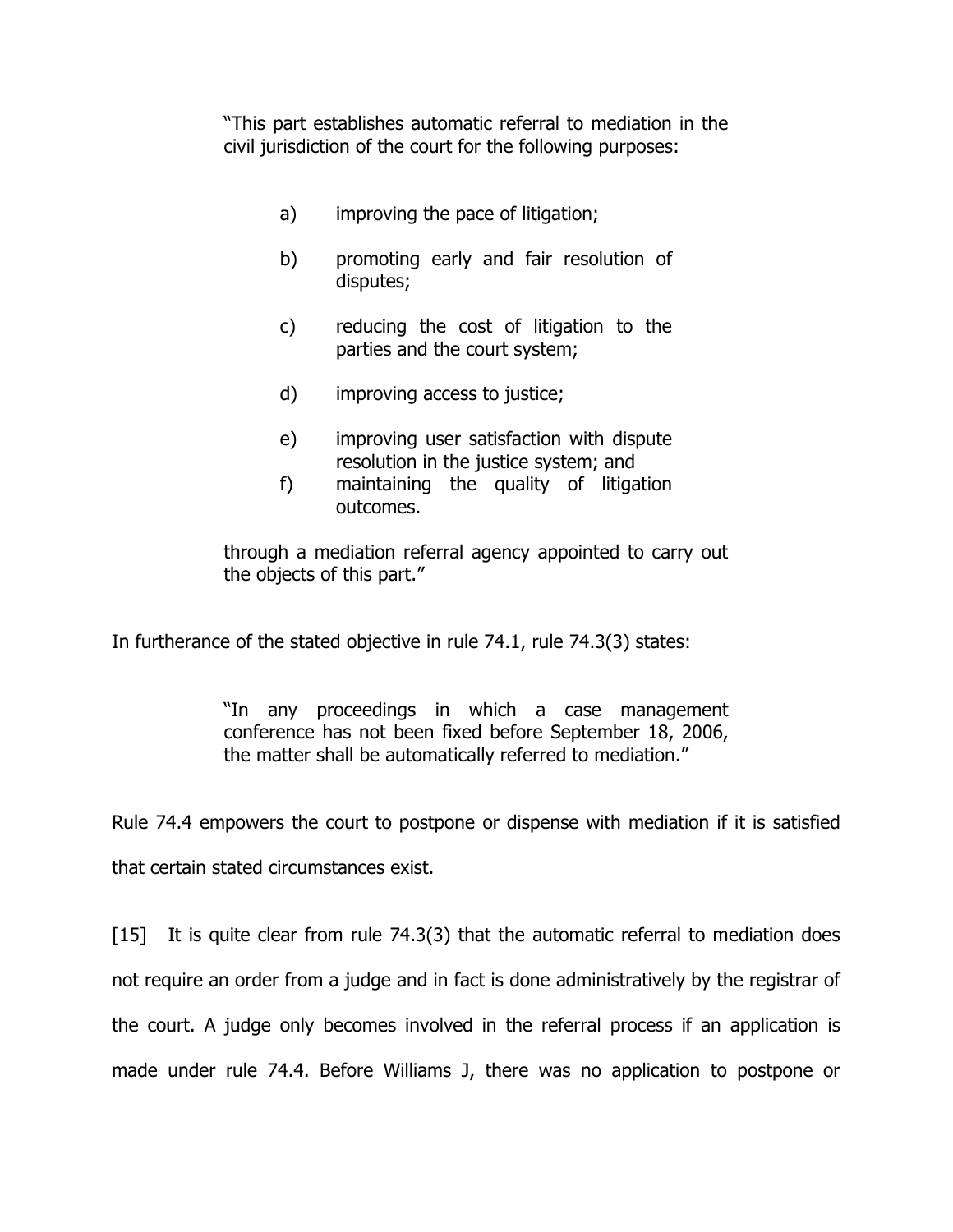dispense with mediation, neither was there an order made by her postponing or dispensing with mediation. Was Williams J therefore precluded from entertaining the application when she did?

[16] The principle relevant to this case which may be extracted from the decisions in

Goodwin v Swindon Borough Council, Vinos v Marks and Spencer and

Millicent Forbes v The Attorney General of Jamaica SCCA No 29/05 delivered 20

December 2006 may be found in the judgment of Lord May at page 789 of the decision

in Vinos v Marks and Spencer. He said:

"Interpretation to achieve the overriding objective does not enable the court to say that provisions which are quite plain mean what they do not mean, nor that the plain meaning should be ignored."

The passage was cited with approval by Harris JA in **Millicent Forbes v The Attorney** 

#### General of Jamaica.

[17] Rule 26.3(1) under which Williams J acted states as follows:

"In addition to any other powers under these Rules, the court may strike out a statement of case or part of a statement of case if it appears to the court -

- (a) …
- (b) that the statement of case or the part to be struck out is an abuse of the process of the court or is likely to obstruct the just disposal of the proceedings;
- (c) …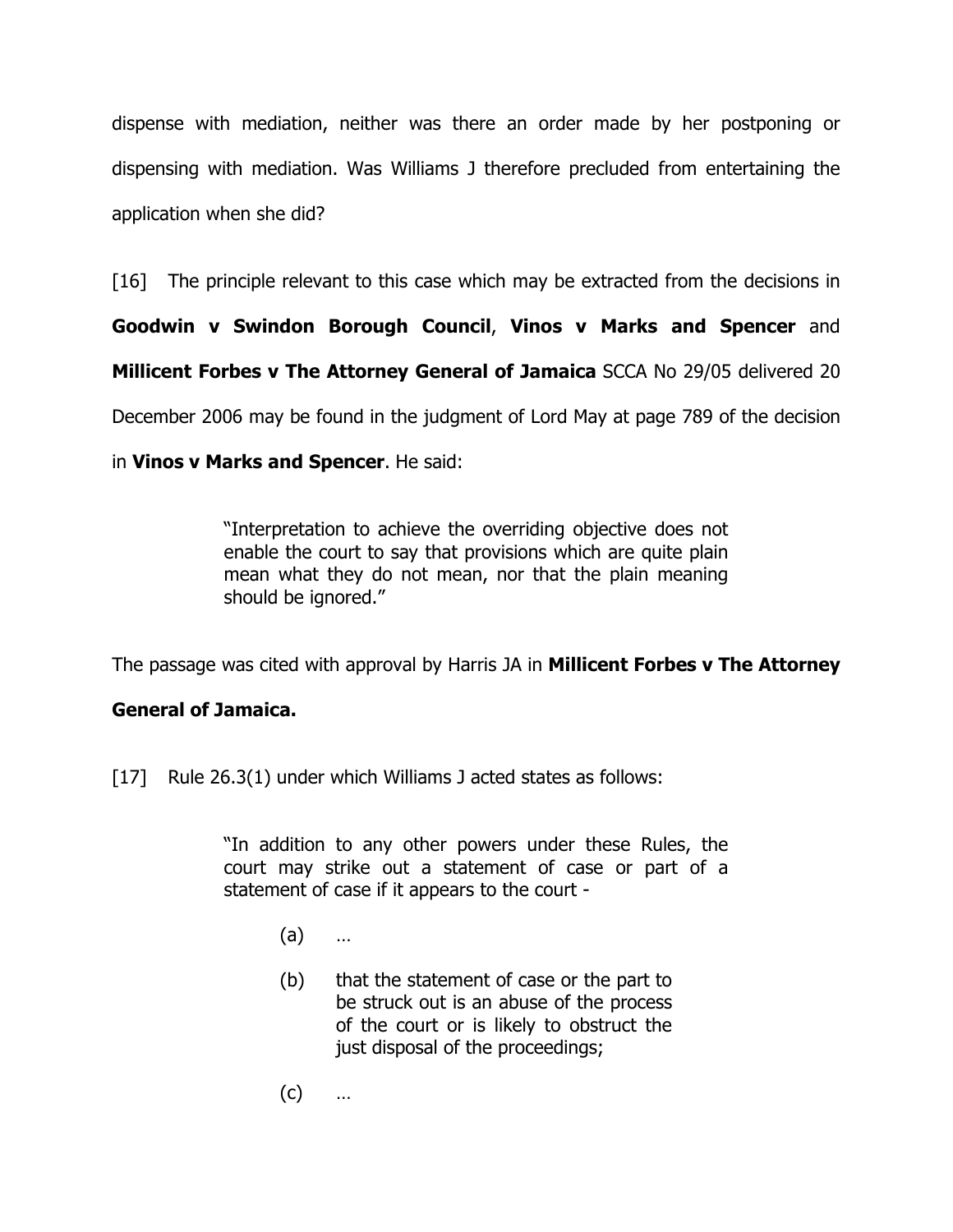(d) …"

It is quite clear that this rule contains no restrictions or pre-conditions to the exercise of the court's power. In my view, there is nothing contained in this rule that would prevent the hearing of an application under it, even while the matter is awaiting mediation. Rule 26.3(1), in my view, does not in any way impact directly on the operation of rule 74.3(3). It may, however, impact indirectly if a statement of case is struck out as there would be nothing to be referred to mediation.

[18] The question to be resolved is: Did Williams J, in interpreting rules 74.3(3) and 26.3(1), in order to give effect to the overriding objective ascribe an incorrect meaning to provisions which are quite plain or ignored the plain meaning of these provisions?

[19] An answer could be given in the affirmative only if the court accepts the submission of Mr Spencer that rule 74.3(3) imposes a partial stay on proceedings before the court. I do not believe that this position is sustainable. In my opinion the word "automatic", as used in this rule, could only mean that the referral is to be made without the need for an application to be made to the court or for an order from the court, as was the case prior to the introduction of rule 74.3(3). Automatic certainly does not mean immediate. In my view, rule 74.3(3) contains no words, plain or otherwise, which imposes a stay on proceedings until the mediation process is completed. If this was so, how then could there be an application to postpone or dispense with mediation? It would be remarkable indeed if a clear case of an abuse of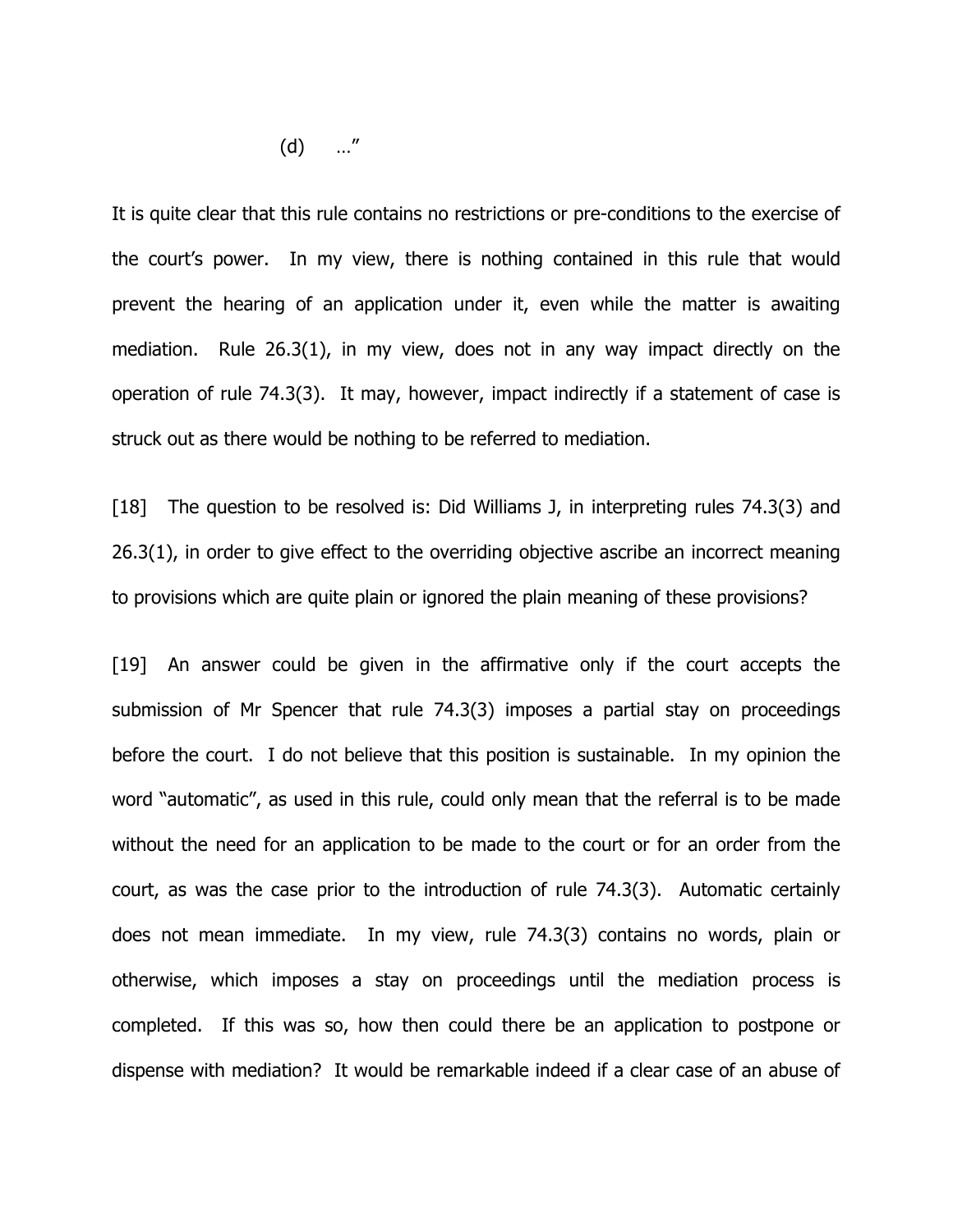the process of the court is disclosed and the court is bound to allow this to continue until after mediation.

[20] I am of the view that Williams J did not err in entertaining the application to strike out the statement of case of the appellants and therefore find no merit in grounds 1, 2 and 3 of this appeal.

[21] The arguments on behalf of the appellant, relative to ground 4, were presented by Mr Scharschmidt QC. He first submitted that striking out of a claim as an abuse of the process of the court should be the last option. For this he relied on a passage at paragraph 33.12 of Blackstone's Civil Practice 2008.

[22] He further submitted that it is incorrect to assert that the second claim was a repetition of the first. Relying on an extract from paragraph 59 of Halsbury's Laws of England, Fourth Edition, and the judgments in the Duke of Brunswick and Luneberg v Harmer (1849) 14 QBD 18 and Berezovsky v Michaels and others; **Glouchkov v Michaels and others** [2000] 2 All ER 986, he submitted that each publication was a separate tort. Consequently, he argued, the difference in the dates averred in the statements of claim show that separate claims were being made.

[23] Mr Hylton QC, in reply, submitted that there was a clear abuse of process, as the claimants in the second claim, who are all claimants in the first claim, have sought the very same relief against the same defendants on one of the bases advanced in the first claim. He further submitted that the contentions stated in paragraph 20 of the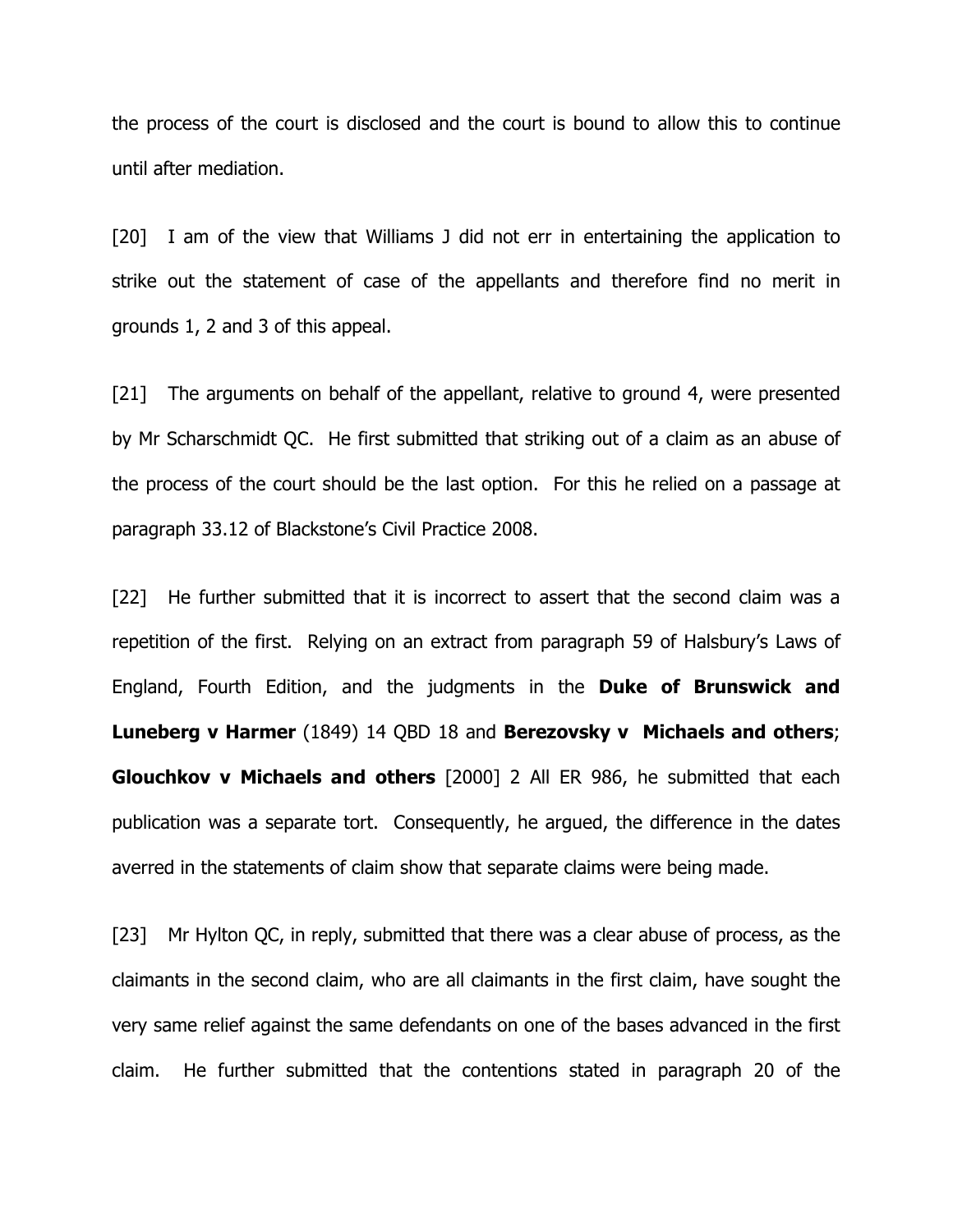particulars of claim of the second claim were no different from those contained in paragraph 43(a) of the first claim.

[24] In the alternative, he submitted, even if the first submission was wrong, the court could still find that there was an abuse of process. Accepting that res judicata and issue estoppel would not apply to the present case, he submitted that an abuse of process could still be found. He cited OJSC Oil Co Yugraneft v Abramovich [2008] EWHC 2613 in support of this proposition and submitted that a third category, **Henderson v Henderson** abuse of process, would apply. An example of this category of abuse of process, he said, is to be found in the decision of the Judicial Committee of the Privy Council in Yat Tung Investment Co Ltd v Dao Heng Bank Ltd [1975] 2 WLR 690 and was recognized in the decision in **Johnson v Gore Wood & Co (a firm)** [2001] 1 All ER 481. He also submitted that, based on these authorities, even if, as the appellants argued, the second claim raised a different issue, it could and should have been raised in the first claim and consequently was properly struck out.

[25] Mr Hylton also submitted that an examination of the particulars of claim of the first and second claim revealed no significant differences. Furthermore, the appellants by paragraph 59 of the particulars of claim in the first claim reserved the right to refer to other publications concerning them or any of them which may come to their attention. Hence, there was no need to bring a second claim as the court would not be deprived of the benefit of the full context of Minister Gallimore's speech. He further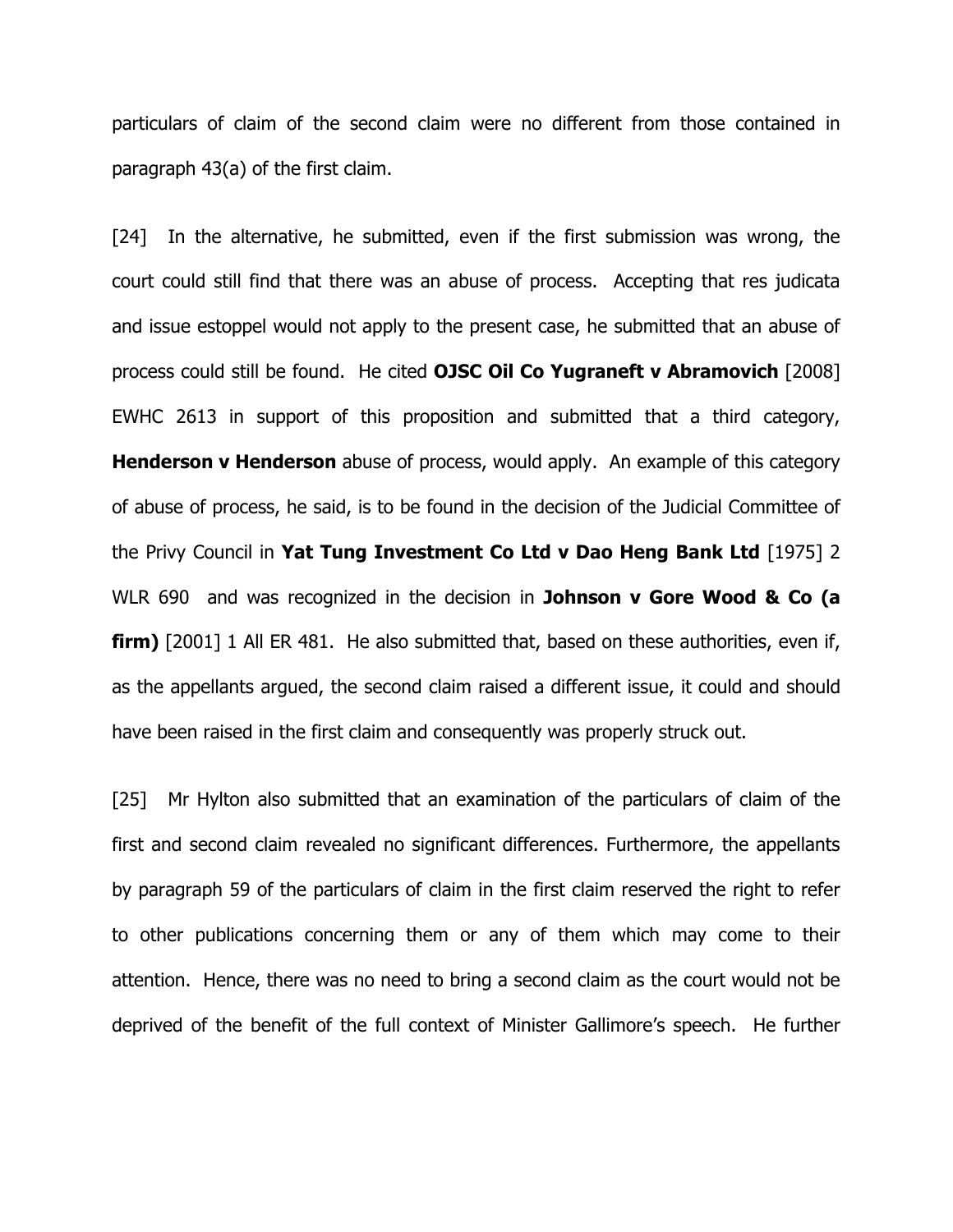submitted that any procedural flaw which might have existed in the first claim could be remedied by amending the particulars of claim.

He concluded by submitting that the bringing of the second claim involved an unjust harassment of the respondents.

## Analysis

[26] The **Henderson v Henderson** form of abuse of process was pronounced by Wigram, V C in **Henderson v Henderson** [1843-60] All ER Rep 378 at 381-382 as follows:

> "In trying this question, I believe I state the rule of the court correctly, when I say, that where a given matter becomes the subject of litigation in, and of the adjudication by, a court of competent jurisdiction, the court requires the parties to that litigation to bring forward their whole case, and will not (except under special circumstances) permit the same parties to open the same subject of litigation in respect of matter which might have been brought forward as part of the subject in contest, but which was not brought forward only because they have, from negligence, inadvertence, or even accident, omitted part of their case. The plea of res judicata applies, except in special case, not only to points upon which the court was actually required by the parties to form an opinion and pronounce a judgment, but to every point which properly belonged to the subject of litigation and which the parties, exercising reasonable diligence, might have brought forward at the time."

[27] The Vice-Chancellor's phrase "every point which properly belonged to the subject of litigation" was expanded in Greenhalgh v Mallard  $[1947]$  2 All ER 255 by Somerwell LJ who at page 257 stated: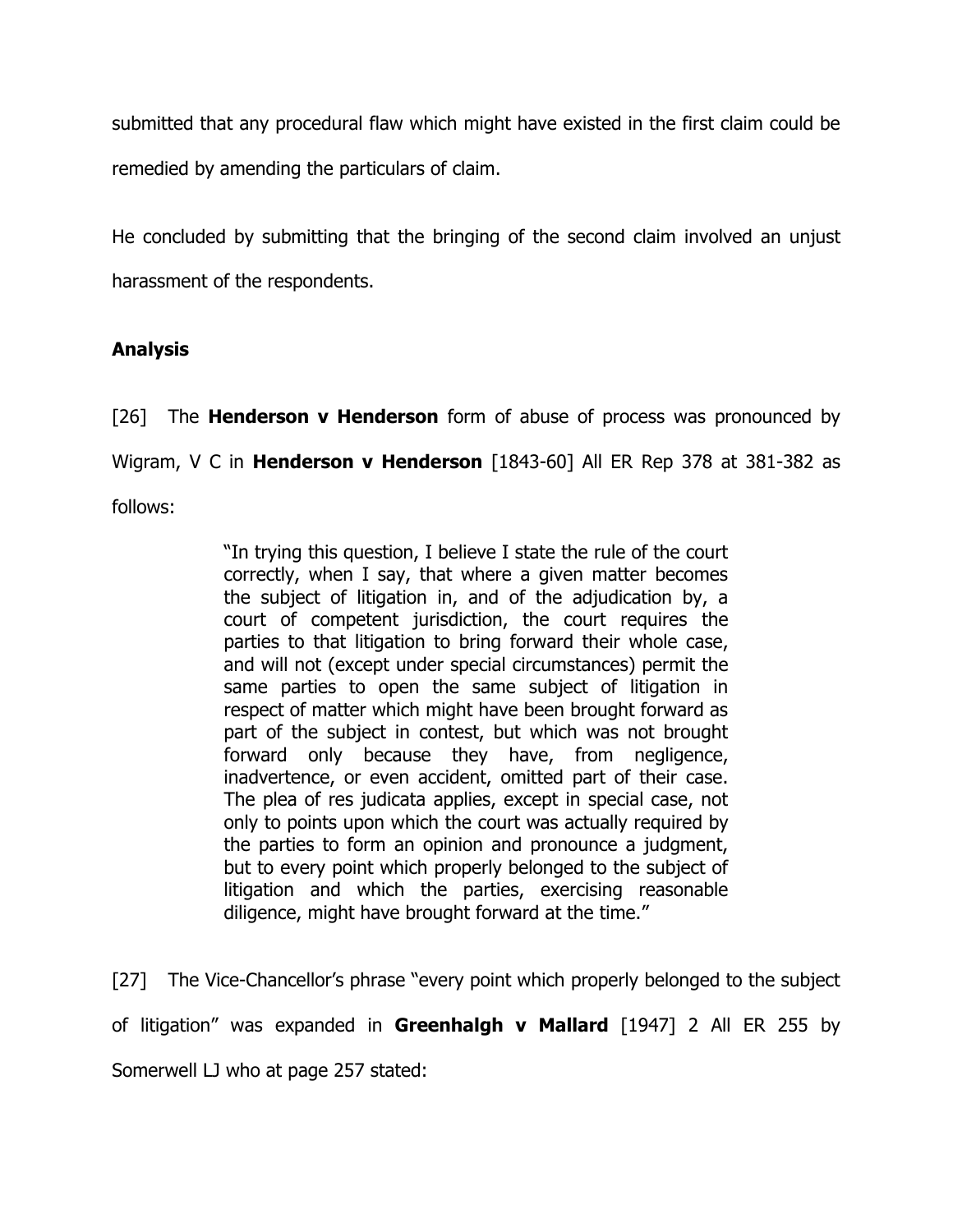"… res judicata for this purpose is not confined to the issues which the court is actually asked to decide, but … it covers issues or facts which are so clearly part of the subject matter of the litigation and so clearly could have been raised that it would be an abuse of the process of the court to allow a new proceeding to be started in respect of them."

[28] An examination and application of the **Henderson v Henderson** abuse of process was carried out in the Yat Tung case . In that case the first respondent (the bank) sold to the appellant property which it had acquired when the original owners defaulted on mortgage payments. The bank assigned the property, pursuant to the sale, to the appellant and the appellant borrowed money from the bank on the security of a mortgage of the property. The appellant defaulted on the payment of interest under the mortgage and the bank exercised its right of sale thereunder and sold the property to the second respondent. The appellant brought an action against the bank claiming that the sale of the property to it was a sham: that the property had been conveyed to it as trustee for the bank and the mortgage was accordingly a nullity. The bank denied that the sale was a sham and counterclaimed for the loss suffered on the re-sale of the property to the second respondent. The court dismissed the appellant's claim and upheld the bank's counterclaim. One month after that judgment the appellant brought an action against the bank and the second respondent, claiming that the sale by the bank to the second respondent was void or voidable as fraudulent, in that, the bank and the second respondent "were in fact essentially one certain interest and/or alternatively acting in concert with a common design calculated to obtain the … property at a low price and to extinguish the plaintiff's interest therein". The bank and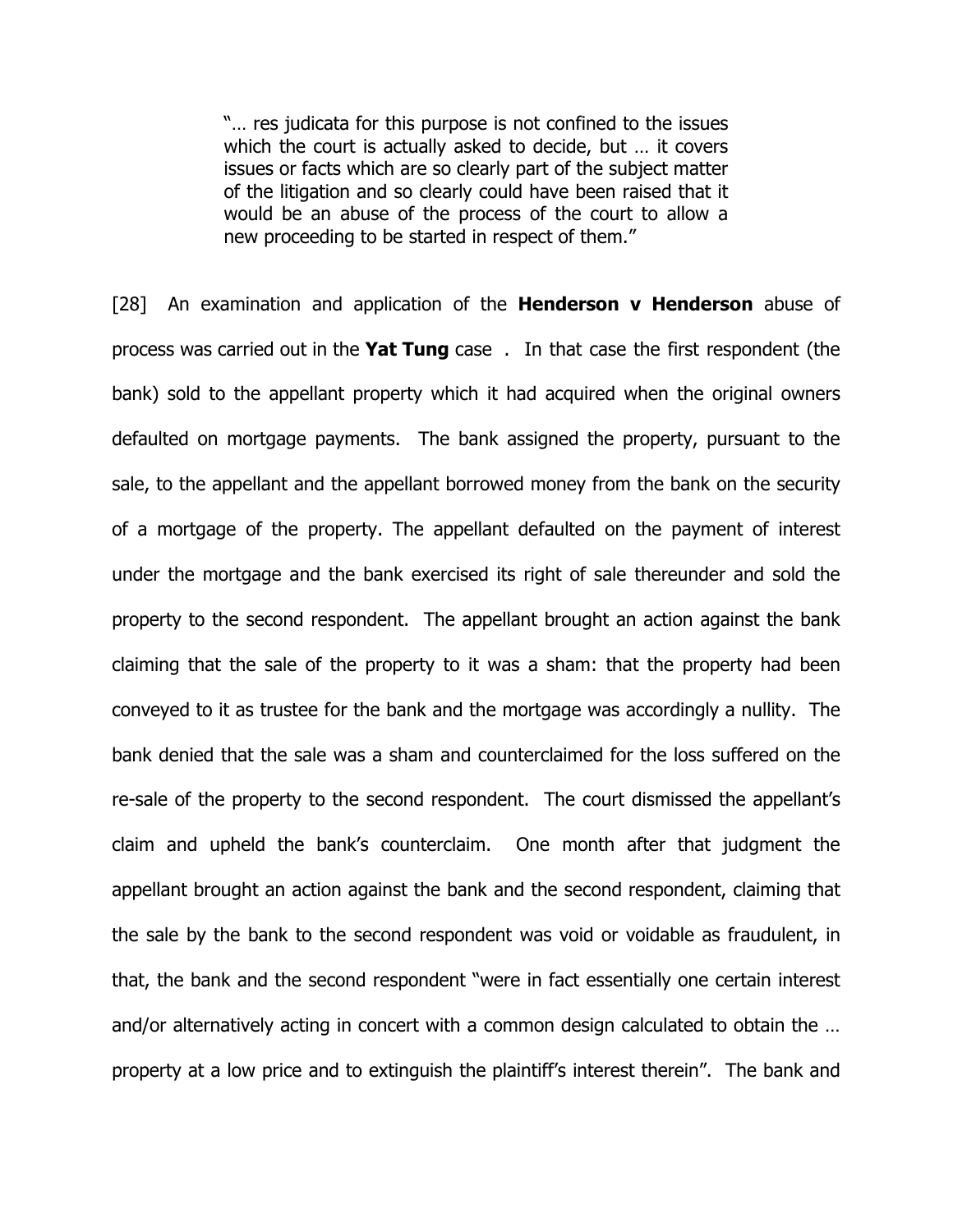the second respondent applied for an order that the statement of claim be struck out as (inter alia) being vexatious, frivolous and/or otherwise an abuse of the process of the court. The judge held that the allegation of fraud and the voidability of the sale by the bank to the second respondent were matters which were available for litigation in the first action and ordered that the statement of claim be struck out. That order was affirmed by the Full Court.

[29] On appeal to the Judicial Committee of the Privy Council, the Board, applying Henderson v Henderson and Greenhalgh v Mallard held, dismissing the appeal, that there was no reason why a defence impugning the bonafides of the sale by the bank to the second respondent could not have been pleaded as a counterclaim to the counterclaim in the first action; that, accordingly, the doctrine of res judicata in its wider sense applied and it would be an abuse of the process of the court to raise, in subsequent proceedings, matters which could and should have been litigated in the earlier proceedings.

[30] In delivering the judgment of their Lordships, Lord Kilbrandon at page 590 stated:

> "The shutting out of a "subject of litigation" - a power which no court should exercise but after a scrupulous examination of all the circumstances–is limited to cases where reasonable diligence would have caused a matter to be earlier raised; moreover, although negligence, inadvertence or even accident will not suffice to excuse, nevertheless "special circumstances" are reserved in case justice should be found to require the non-application of the rule."

At page 588 Lord Kilbrandon also stated: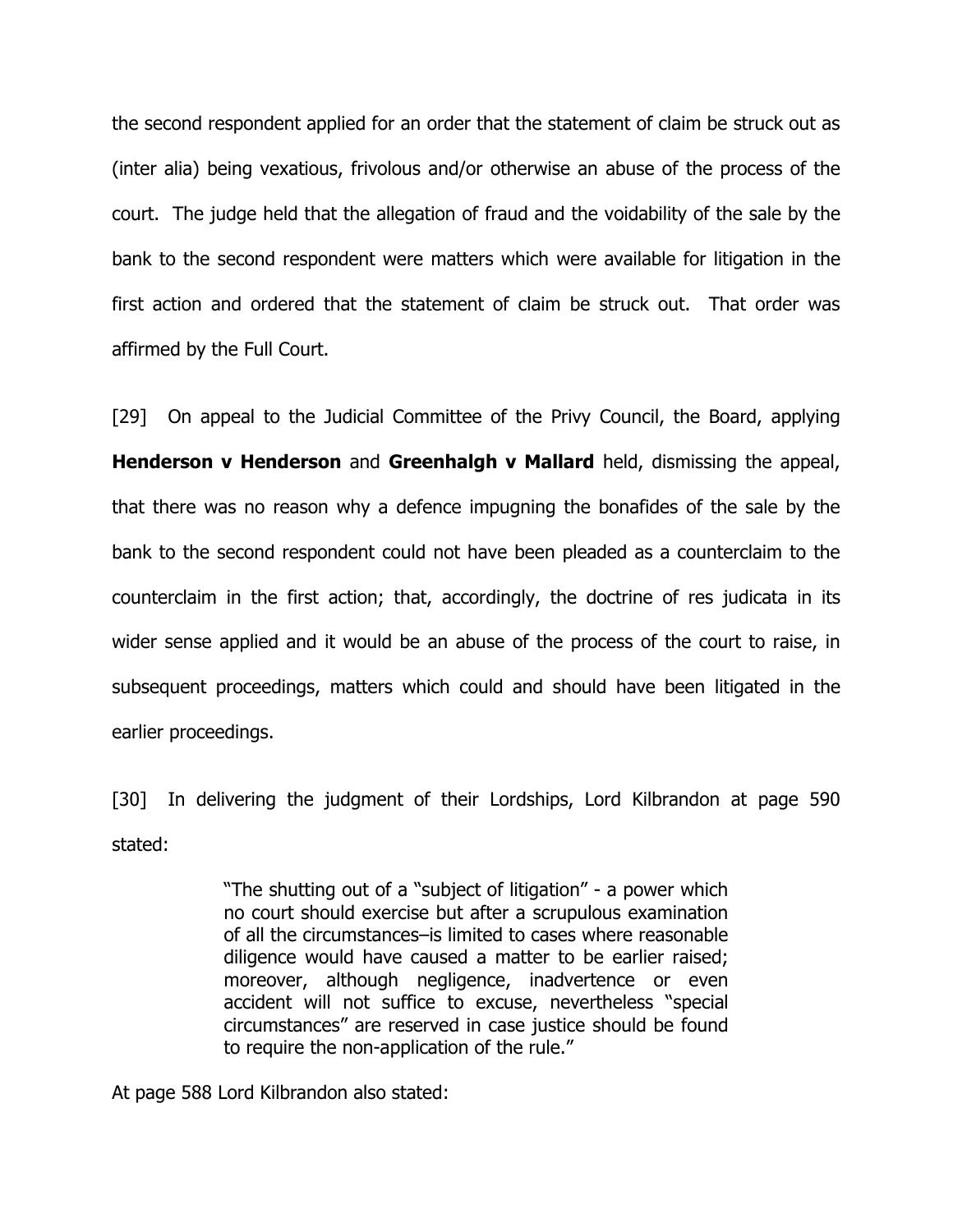"The tendency, today, in all jurisdictions, is so far as possible to simplify the technical rules of pleading. Rules have to exist for the orderly conduct of litigation and especially for the prevention of surprise, which is injustice. But pleading and the rules of pleading are servants, not masters."

[31] The case of **Johnson v Gore Wood & Co** provides a helpful analysis of Henderson v Henderson abuse of process. The facts as extracted from the head note are that the claimant J carried on a property development business through a company which for all practical purposes was his corporate embodiment. In 1988, J, acting on behalf of the company, instructed the defendant firm of solicitors which from time to time had acted for him personally, to serve a notice exercising the company's option to purchase certain land. Because of the solicitors' faulty handling of the matter, the company suffered substantial loss. In 1991 the company brought proceedings for professional negligence against the solicitors and the latter were informed that J intended to bring a personal claim against them. In 1992 the company's proceedings against the solicitors were settled. In the settlement agreement J gave an undertaking that he would limit to a specified sum the amount of any claim made by him personally against the solicitors by reason of losses suffered through loss of income, dividends or capital in respect of his position as a shareholder of the company. It was expressly stated that that undertaking did not limit any other of J's rights against the solicitors. In 1993, J brought an action against the solicitors for breach of duty. Over the next four and a half years the parties pleaded and repleaded their respective cases. In December 1997, shortly after the trial date had been set, the solicitors indicated that they intended to apply to strike out the action as an abuse of the process of the court,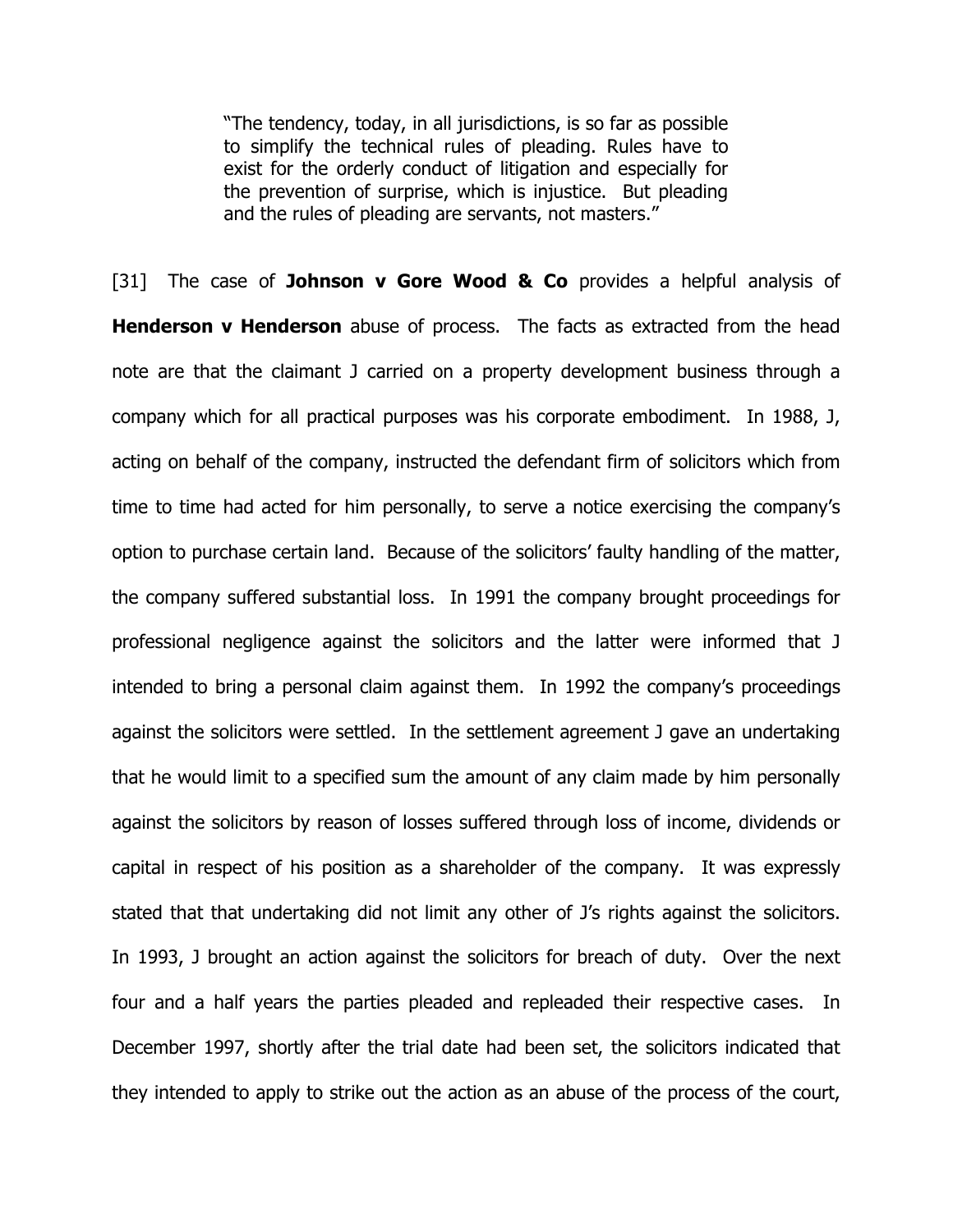contending that the action could and should have been brought at the same time as the company's action. On the hearing of that application, the judge held that the solicitors were estopped by convention from contending that the action was an abuse. He also held, on the determination of preliminary issues, that the solicitors had owed J a duty of care and that the heads of damages claimed were not irrecoverable. On the solicitors' appeal, the Court of Appeal agreed with the judge's decision on duty of care and, with one exception, with his decision on the pleaded heads of damages. However, it reversed the judge's findings on estoppel by convention and concluded that the proceedings were an abuse of process, holding that J could have brought his action at the same time as the company's proceedings and that he should therefore have done so. Accordingly, the court struck out the proceedings and J appealed to the House of Lords.

[32] Their Lordships allowed the appeal holding that although the bringing of a claim or the raising of a defence in later proceedings might, without more, amount to abuse if the court was satisfied that the claim or defence should have been raised in earlier proceedings, it was wrong to hold that a matter should have been raised in such proceedings merely because it could have been. A conclusion to the contrary would involve the adoption of too dogmatic an approach to what should be a broad, merits based judgment which took account of the public and private interests involved and the facts of the case, focusing attention on the crucial question whether, in all the circumstances, a party was misusing or abusing the process of the court by seeking to raise before it an issue which could have been raised before. Their Lordships also held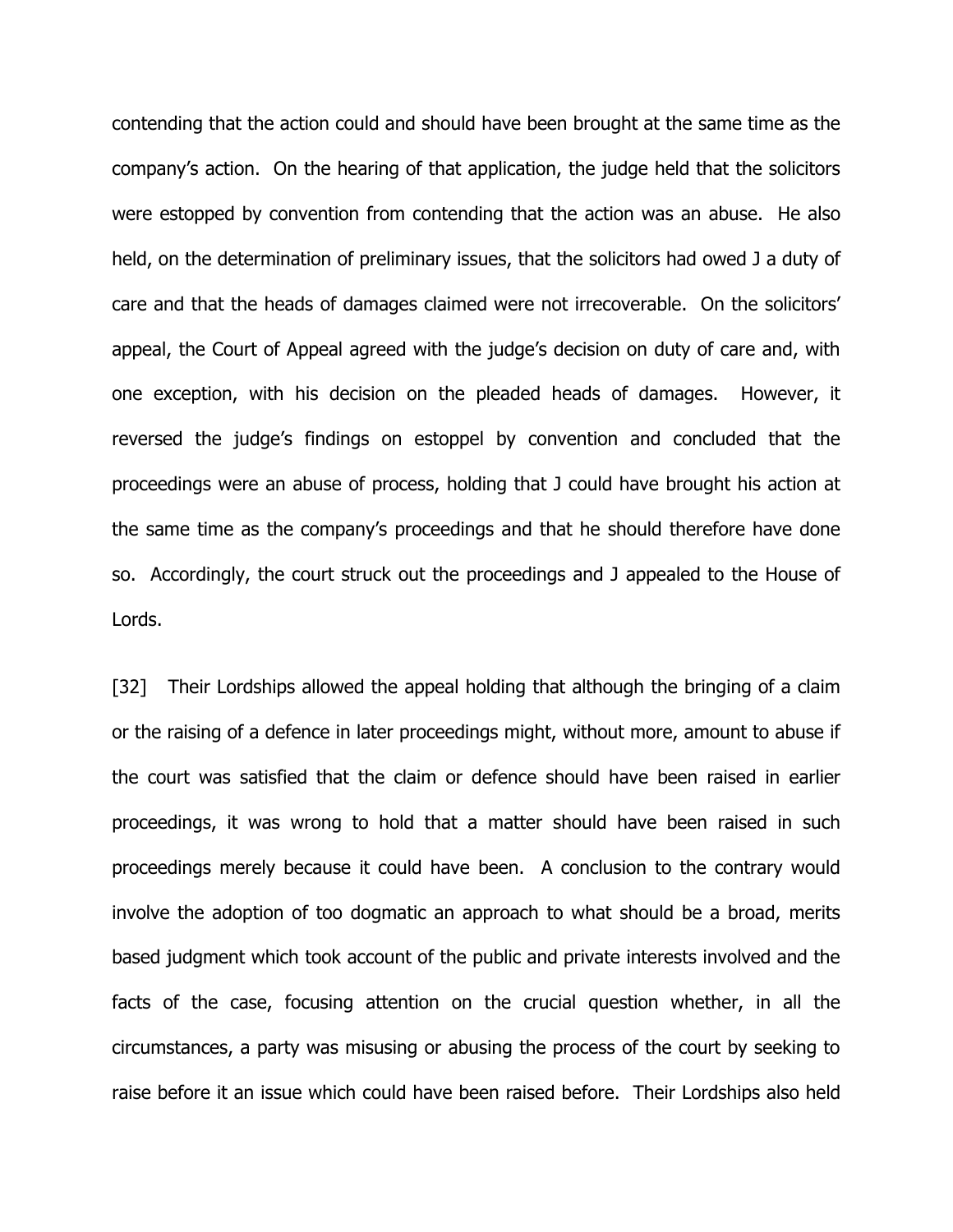that while the result might often be the same, it was preferable to ask whether in all the circumstances a party's conduct was an abuse and then, if it was, to ask whether the abuse was excused or justified by special circumstances. Their Lordships also found that the Court of Appeal had applied too mechanical an approach, giving little or no weight to the factors which had led J to act as he had done, and failing to weigh the overall balance of justice.

[33] In his judgment, Lord Bingham of Cornhill reviewed several cases in which the **Henderson v Henderson** abuse of process was applied or sought to be applied. One of the cases considered by Lord Bingham was **Ashmore v British Coal Corp** [1990] 2 All ER 981. In that case there was an attempt to reopen issues which had been decided adversely to the appellant's contentions in rulings which, although not formally binding on her, had been given in sample cases selected from a group claims of which hers had been one. The Court of Appeal held that it was not in the interest of justice to allow her to pursue her claim. Reliance was placed on **Bragg v Oceanus Mutual** Underwriting Association (Bermuda) Ltd, Ulster Marine Insurance Co Ltd v **Oceanus Mutual Underwriting Association (Bermuda) Ltd** [1982] 2 Lloyd's Rep 132 at 137 in which Kerr LJ said:

> "To take the authorities first, it is clear that an attempt to relitigate in another action issues which have been fully investigated and decided in a former action may constitute an abuse of process, quite apart from any question of res judicata or issue estoppel on the ground that the parties or their privies are the same."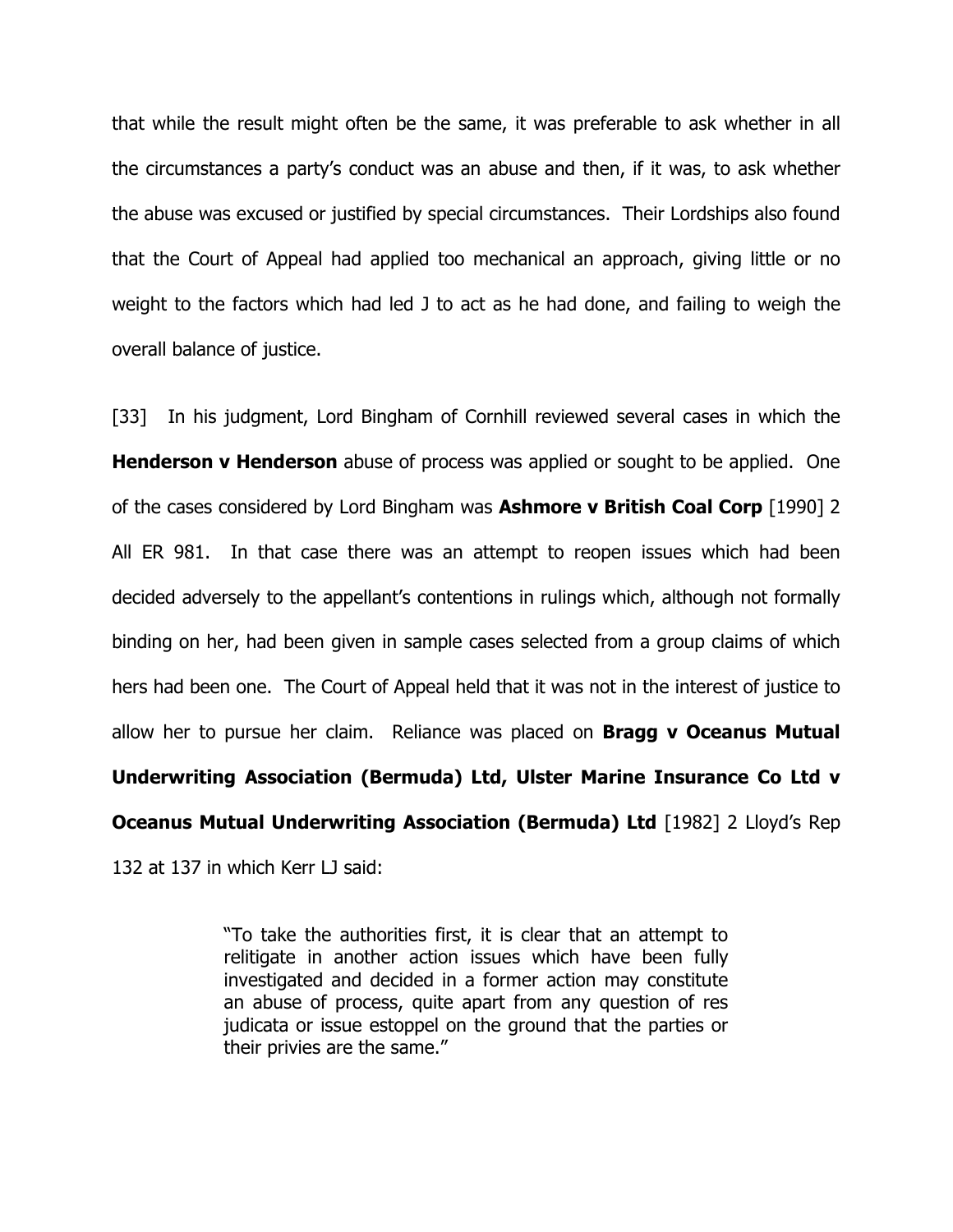[34] In **Barrow v Bankside Members Agency Ltd** (1996] 1 All ER 981, another case also considered, the Court of Appeal, in considering the rule in **Henderson**  $v$ **Henderson, through Sir Thomas Bingham MR at page 983 stated:** 

> "The rule is not based on the doctrine of res judicata in a narrow sense, nor even on any strict doctrine of issue or cause of action estoppel. It is a rule of public policy based on the desirability, in the general interest as well as that of the parties themselves, that litigation should not drag on for ever and that the defendant should not be oppressed by successive suits when one would do. This is the abuse at which the rule is directed."

[35] Talbot v Berkshire CC [1993] 4 All ER 9 was also considered by Lord Bingham. This case arose out of a motor vehicle accident in which both the driver and his passenger were severely injured. The passenger sued the driver. The driver's insurers, without notice to the driver, made a third party claim against Berkshire County Council, claiming contribution as between joint tortfeasors but including no claim for the driver's own injuries. Not until after the expiry of the limitation period for bringing a personal claim did the driver learn of the third party claim against the county council. At trial, the passenger succeeded in full, damages being apportioned between the driver and the county council. The driver then sued the county council to recover damages for his own injuries. On trial of the preliminary issues, the judge held that the driver was prima facie estopped from bringing the action but that there were special circumstances which enabled the court to permit the action to be pursued. The county council successfully challenged that conclusion on appeal. Stuart Smith LJ, at page 15 of the judgment said: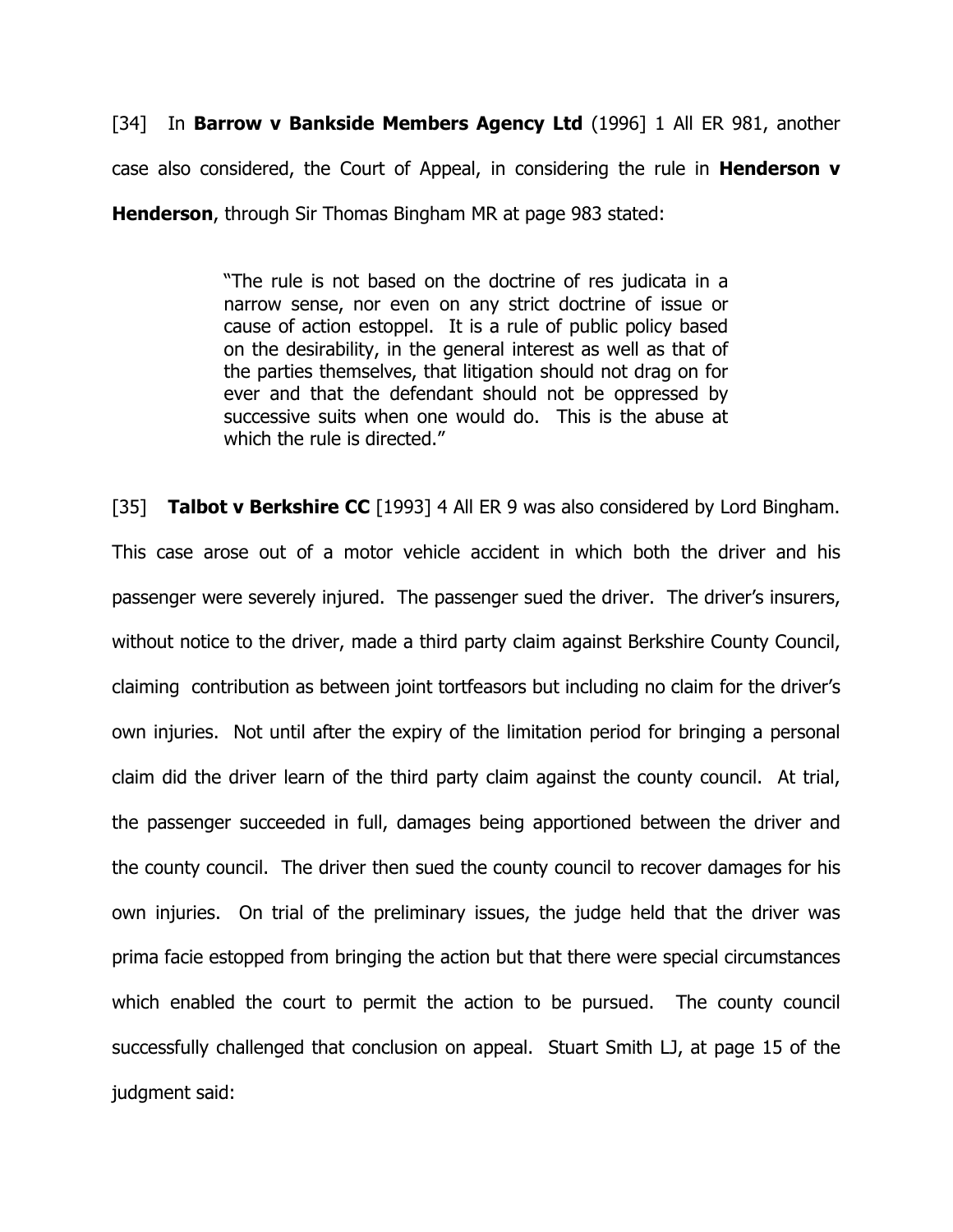"There can be no doubt that the plaintiff's personal injury claim could have been brought at the time of Miss Bishop's action. It could have been included in the original third party notice issued against the council …; it could have been started by a separate writ and consolidated with or ordered to be tried with the Bishop action … The third party proceedings could have been amended at any time before trial and perhaps even during the trial to include such claim, notwithstanding that it was statute barred, since it arose out of the same or substantially the same facts as the cause of action in respect of which relief was already claimed, namely contribution or indemnity in respect of Miss Bishop's claim … In my opinion if it was to be pursued, it should have been so brought."

[36] Having examined and analysed the several cases, Lord Bingham stated at pages

498-499:

"It may very well be, as has been convincingly argued (Watt "The danger and Deceit of the Rule in **Henderson v Henderson:** A new approach to successive civil actions arising from the same factual matter (2000) 19 CJQ 287), that what is now taken to be the rule in **Henderson**  $v$ **Henderson** has diverged from the ruling which Wigram VC made, which was addressed to res judicata. But Henderson v Henderson abuse of process, as now understood, although separate and distinct from cause of action estoppel and issue estoppel, has much in common with them. The underlying public interest is the same; that there should be finality in litigation and that a party should not be twice vexed in the same matter. The public interest is reinforced by the current emphasis on efficiency and economy in the conduct of litigation, in the interests of the parties and the public as a whole. The bringing of a claim or the raising of a defence in later proceedings may, without more amount to abuse if the court is satisfied (the onus being on the party alleging abuse) that the claim or defence should have been raised in the earlier proceedings if it was to be raised at all. I would not accept that it is necessary, before abuse may be found, to identify any additional element such as a collateral attack on a previous decision or some dishonesty, but where those elements are present the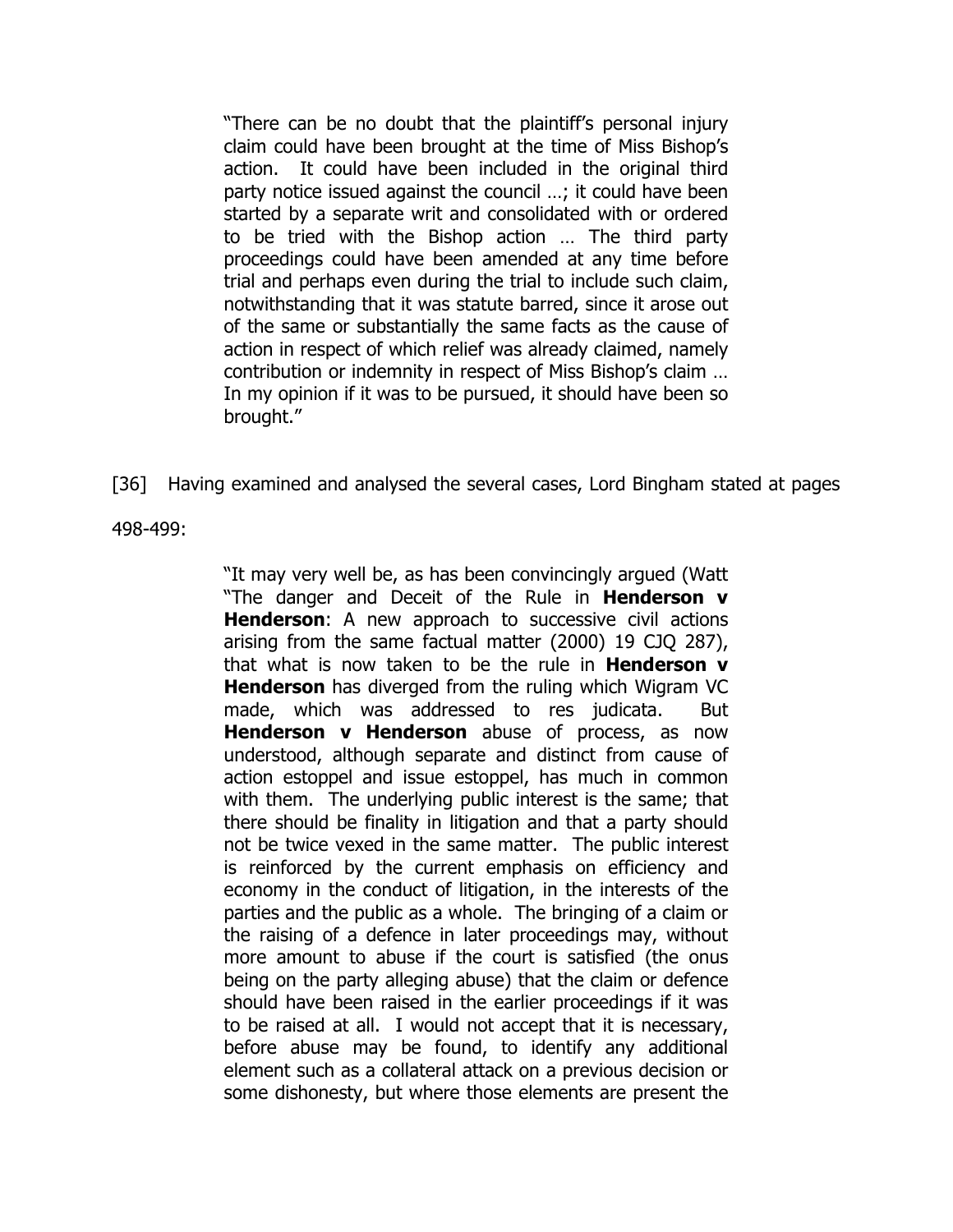later proceedings will be much more obviously abusive, and there will rarely be a finding of abuse unless the later proceeding involves what the court regard as unjust harassment of a party. It is, however, wrong to hold that because a matter could have been raised in earlier proceedings it should have been, so as to render the raising of it in later proceedings necessarily abusive. That is to adopt too dogmatic an approach to what should in my opinion be a broad based judgment which takes account of the public and private interests involved and also takes account of all the facts of the case, focusing attention on the crucial question whether, in all the circumstances, a party is misusing or abusing the process of the court by seeking to raise before it the issue which could have been raised before."

[37] Noticeably, in the Yat Tung Investment Co Ltd v Dao Heng Bank Ltd, **Johnson v Gore Wood & Co** and all the cases considered in Johnson v Gore Wood **& Co**, the second action was brought after the conclusion of the first. Mr Hylton, however, also cited the decision of the English Court of Appeal in **Buckland v Palmer** [1984] 3 All ER 554. In that case the defendant's vehicle was involved in a collision with the plaintiff's vehicle which was seriously damaged. The costs of repairs was covered by the plaintiff's insurers save for the first £50 of the claim. The defendant admitted liability for the damage. The plaintiff issued proceedings against the defendant to recover the £50 which was the uninsured amount. The defendant disputed the claim but paid the amount into court and it was subsequently paid to the plaintiff. This operated as a stay of the plaintiff's claim. The plaintiff's insurers subsequently discovered that the defendant was uninsured and commenced proceedings in the county court in the plaintiff's name for the full amount of the repairs less the £50 already received by the plaintiff. The defendant applied for an order to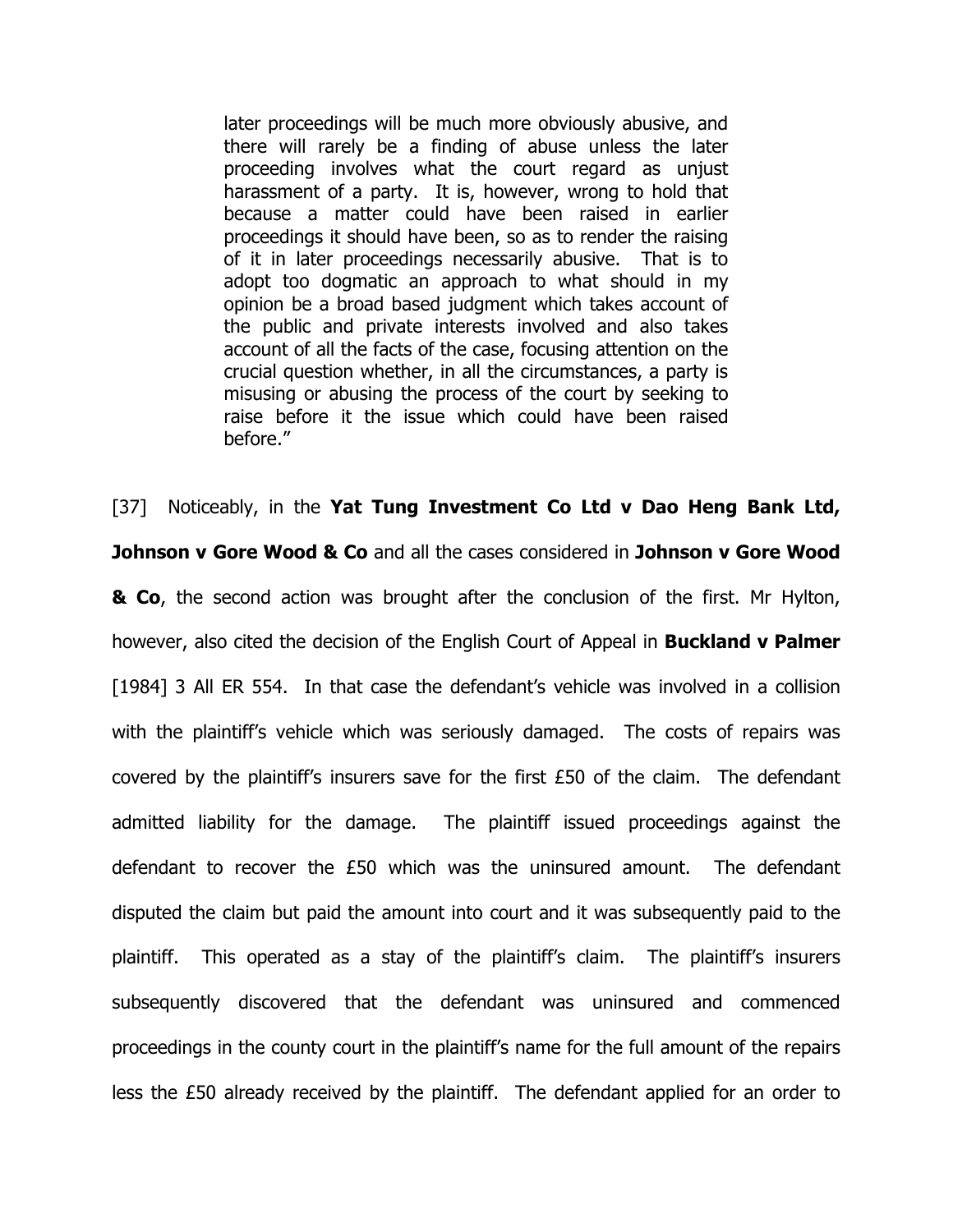strike out the second action, on the ground that, it was an abuse of the process of the court to bring a second action based on the same cause of action as that in the proceedings which were stayed. The registrar refused to strike out the second action. The defendant's appeal to the judge was dismissed. On appeal by the defendant it was held that it was an abuse of the process of the court to bring two actions in respect of the same cause of action, but where there had been no judgment in the first action, that action could in appropriate circumstances be revived and amended to enable an adjudication to be made on the whole of the plaintiff's claim. As the insurers would suffer no injustice, an order striking out the second action would be made but without prejudice to an application to remove the stay on the first action and for leave to amend the particulars of claim in that action. In his judgment at pages 558-9, Sir John Donaldson MR said:

> "The public interest in avoiding any possibility of two court reaching inconsistent decisions on the same issue is undoubted and this alone would suggest that two actions based on the same cause of action should never be allowed. Equally clear is the public interest in there being finality in litigation and in protecting citizens from being 'vexed' more than once by what is really the same claim. Against this must be set the public interest in seeing that justice is done."

[38] The rule in **Henderson v Henderson** is described as an extension of the doctrine of res judicata. In the cases which were considered, and in which the rule was applied, it is to be noted that the second action was commenced after the first was disposed of. The doctrine of res judicata is to protect courts from having to adjudicate more than once on issues arising from the same cause, to protect litigants from having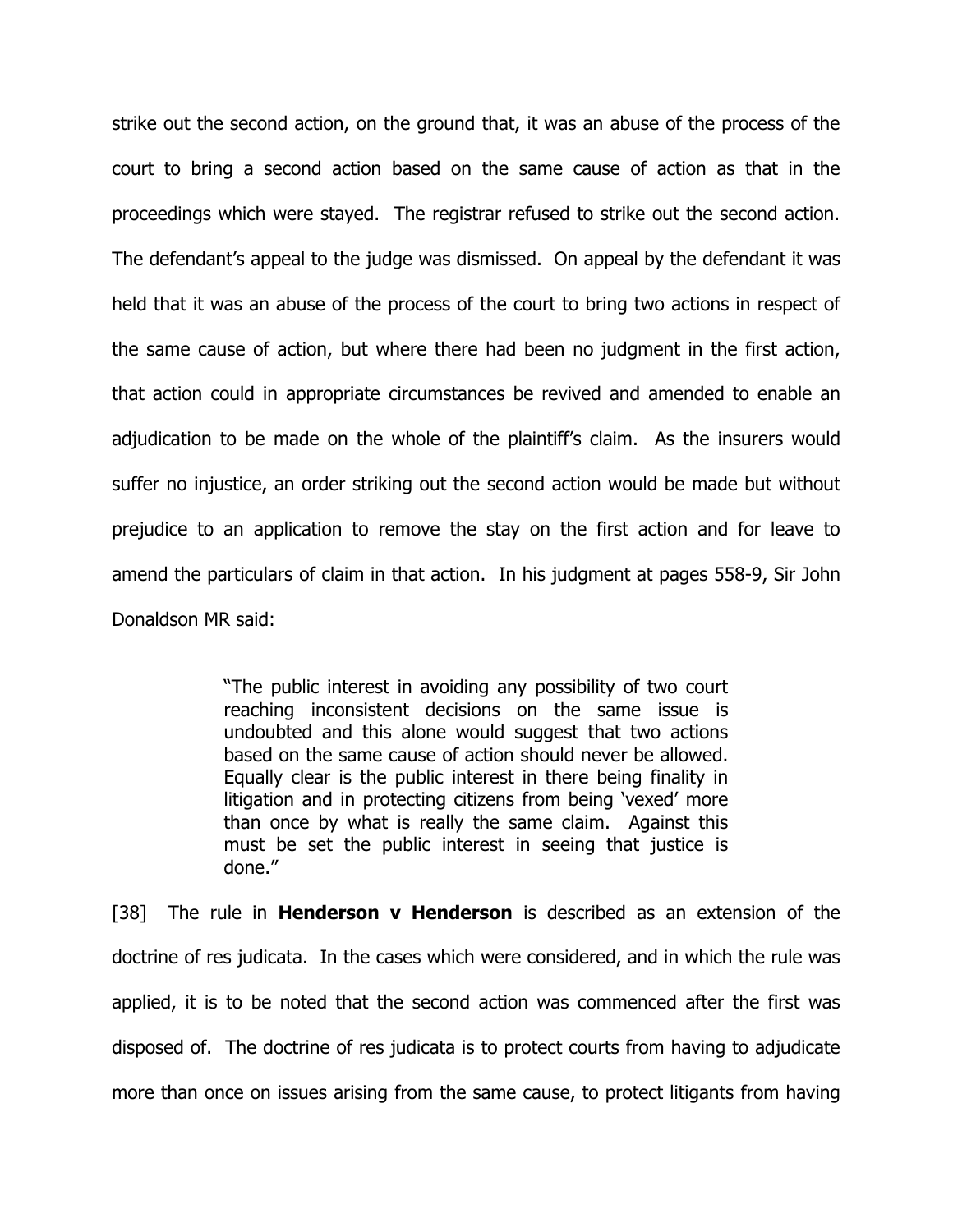to face multiple suits arising from the same cause of action, and to protect the public interest that there should be finality in litigation and that justice be done between the parties. In **Buckland v Palmer** in which the rule in **Henderson v Henderson** was not applied, it was clearly shown that what was paramount was the public interest.

[39] In the case before this court, what was stated in the written submissions of the appellant was that the second suit was brought ostensibly to cure a perceived defect in the pleadings in the first suit. Although a defect in the pleadings in the original claim may have been cured by amendment, the consolidation with a second suit or the ordering of the two to be tried together as was envisaged in Talbot v Berkshire CC could also be adopted. This approach would put no additional burden on the court in its adjudication on the issues, nor would it cause any injustice to the defendants, bearing in mind paragraph 59 of the claimants' amended particulars of claim in the first suit which stated that:

> "The Claimants, to the extent desirable, will refer to other publications concerning them or any of them which may come to their attention and relevant to the Claimants."

[40] In light of the fact that no trial date had been set in the first claim and that the two claims could be easily consolidated and tried together, I am of the opinion that in the circumstances of this case the drastic steps of striking out the appellants' statement of case should not have been taken by the learned judge. If a trial court thinks it appropriate, I believe a penalty, by awarding costs, would be a more appropriate